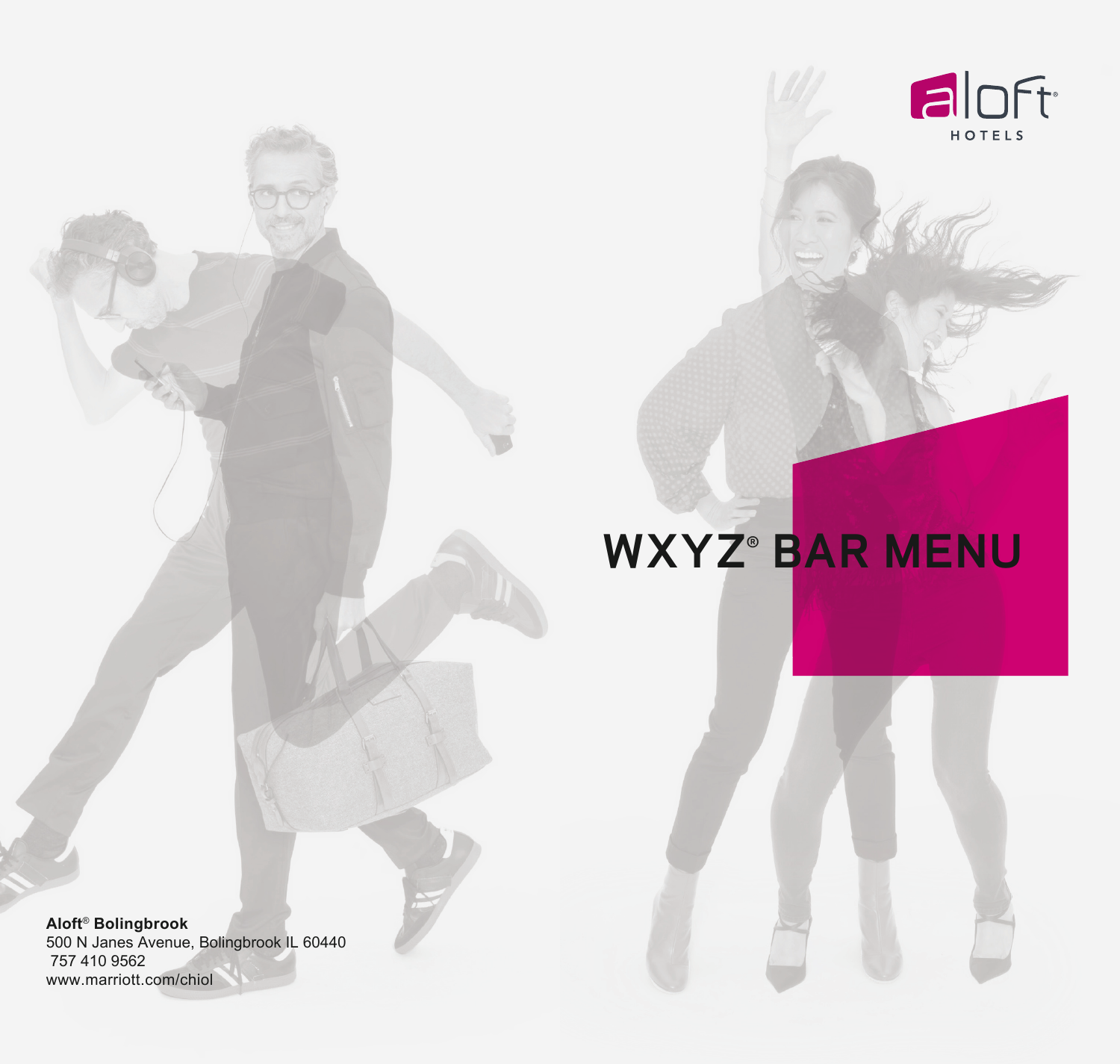| Classic Mojito<br>Fresh mint, sugar cane, limes, Bacardi rum                                                        |    |
|---------------------------------------------------------------------------------------------------------------------|----|
| Street Mule<br>New Amsterdam vodka, ginger beer, mint,<br>lime juice and orange                                     |    |
| Wrangler<br>Jim Beam, lemon juice, Canton ginger liqueur                                                            | 9  |
| Panamanian Ponche<br>Jose Tequilla, ginger ale, simple syrup, lime                                                  | 9  |
| <b>Blue Billionaire</b><br>Stoli vodka, Jose tequila, Bacardi rum, Bombay gin,<br>blue curacao, sour mix and Sprite | q  |
| Carry my Stilleto<br>Captain Morgan, blue curacao, Malibu,<br>Midori and pineapple juice                            | 10 |
| Tiki Sangria<br>Red sangria made with rum, peach schnapps<br>and fresh fruit                                        |    |

Ask about our Aloft seasonal sips

## **BEER LIST**

**BEER LIST**  Prices listed are for pint drafts. \$7 for 20 ozs.

| <b>Budweiser</b>          |   |
|---------------------------|---|
| <b>Budlight</b>           |   |
| Miller Lite               | 4 |
| Coors Light               | 4 |
| Michelob Ultra            | 4 |
| <b>Blue Moon</b>          | ട |
| Corona                    | ട |
| Heineken                  | ട |
| Modelo Especial           |   |
| Sam Adams Boston Fat Tire |   |

| Stella Artois                  |  |
|--------------------------------|--|
| Loose Cannon IPA               |  |
| Devil's Backbone Vienna Lager* |  |
| Angry Orchard Cider            |  |
| Bold Rock Cider*               |  |
| Flying Dog, Raging Bitch IPA   |  |
| Flying Dog, The Truth IPA      |  |
| St Pauli Girl, N/A             |  |

Ask about our rotating drafts. Local beers are always on tap.

\*Denotes beers brewed in Virginia You must be 21 years old to consume alcohol.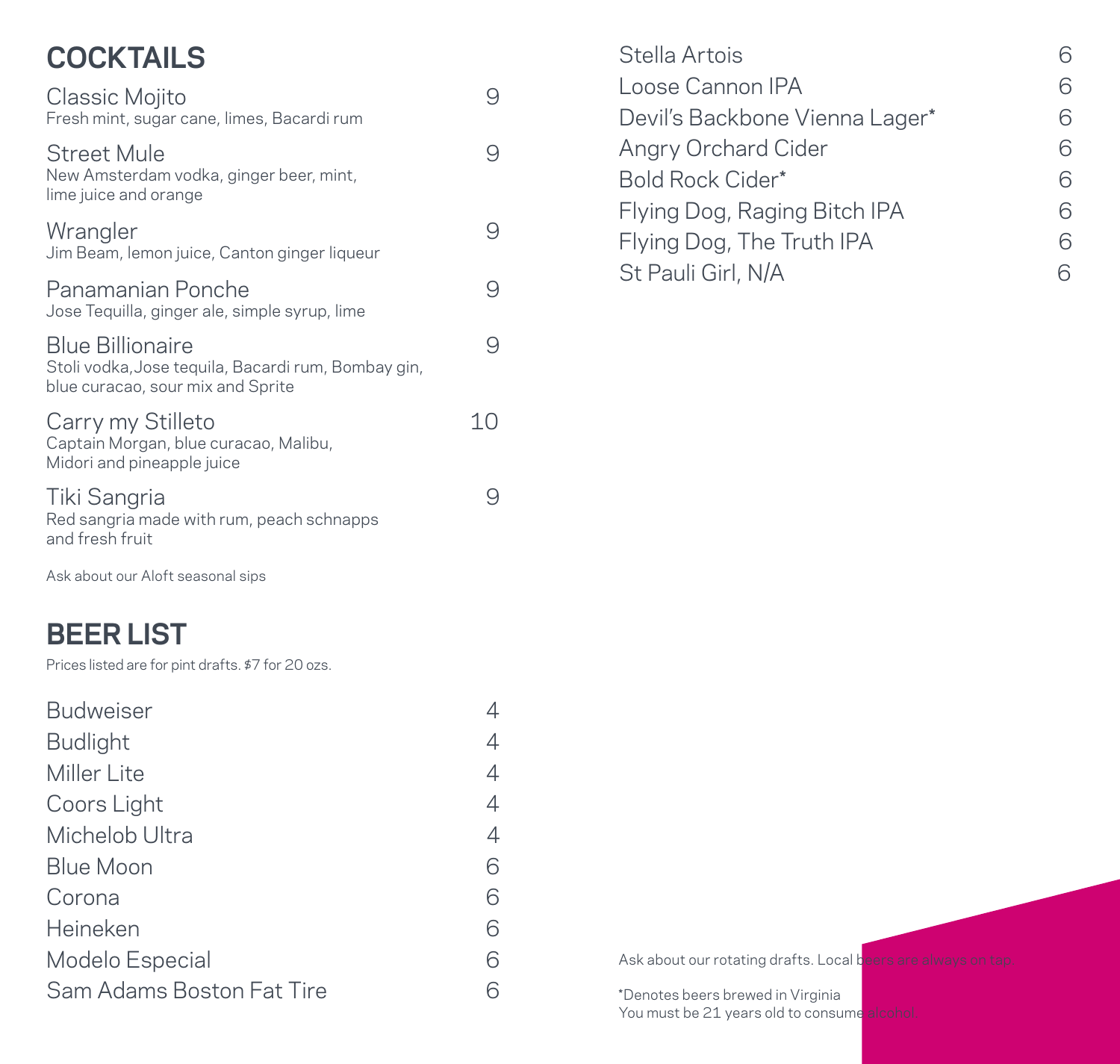| Magnolia Grove<br>Chardonnay   | Glass 7            | Bottle 25 |
|--------------------------------|--------------------|-----------|
| Prophecy<br>Sauvignon Blanc    | Glass 8            | Bottle 29 |
| Ecco Domani<br>Pinot Grigio    | Glass 8            | Bottle 29 |
| Canyon Road<br>White Zinfandel | Glass 7            | Bottle 25 |
| Canyon Road<br>Moscato         | Glass <sub>7</sub> | Bottle 25 |
| Covey Run<br>Riesling          | Glass 7            | Bottle 25 |

# **SPARKLING WINES**

Prosecco

William Wycliff Fig. 1996 - Bottle 25 Champagne

Split 10

### **RED WINES**

| Magnolia Grove<br>Cabernet      | Glass 7  | Bottle 25 |
|---------------------------------|----------|-----------|
| Josh Cellars<br>Cabernet        | Glass 10 | Bottle 37 |
| William Hill<br>Merlot          | Glass 9  | Bottle 33 |
| <b>Bridlewood</b><br>Pinot Noir | Glass 9  | Bottle 33 |
| Ménage a Trios<br>Red Blend     | Glass 8  | Bottle 29 |